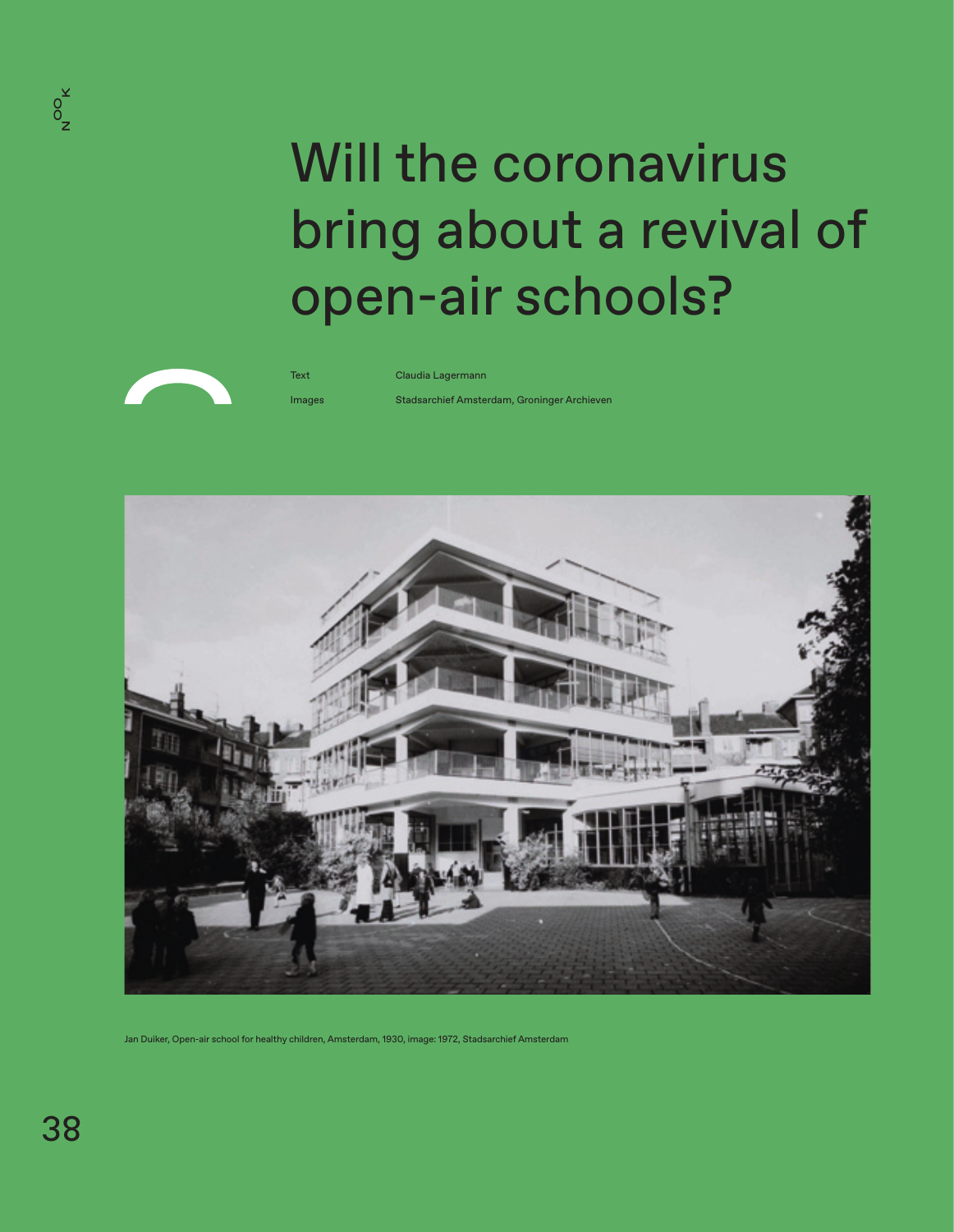Schools are (partially) open again. With good ventilation as important advice for keeping the coronavirus outside. For many schools, this is easier said than done. Historian Dolf Broekhuizen looks back on the history of open-air schools and outlines the lessons we can learn from it for future design.

At the beginning of the last century, the first children's holiday colonies appeared in Europe. "At that time, there was a big problem with slums, especially in the cities," explains Dolf Broekhuizen. "Living conditions in those slums were bad, hygiene left much to be desired and many people died of tuberculosis. There was no cure for this yet, although doctors agreed that weak children could regain their strength through a so-called 'open-air cure'." A paediatrician and school inspector opened the very first open-air school in Germany in 1904. The Charlottenburg Waldschule was located in a wooded area near Berlin, a place where city children who grew up in poor conditions could breathe pure air and get exposure to sunlight. Other European countries, such as Belgium and the Netherlands, followed the German example. For example, children from The Hague travelled daily by tram to Scheveningen, where they received lessons and an open-air cure in a healthy environment not far from home at an outdoor school in the dunes.

#### **Lessons on the roof**

In the years that followed, the phenomenon of the open-air school grew. "Three different types emerged," says Broekhuizen. "There were open-air schools aimed specifically at sick children, but there were also schools for weak children – called 'pale-faces' – and even for healthy children. Open-air schools for sick and weak children combined education and care. This was also reflected in the design and furnishings. These schools included a dining room where children were given healthy food, a relaxation room where they were obliged to rest for a few hours a day and a bathing facility where they could wash, because hygiene was also an important part of the open-air philosophy." When the open-air school had proven itself for sick and weak children, the idea arose that healthy children could become even healthier by also attending open-air schools. Architect Jan Duiker designed the first open-air school for healthy children, which opened its doors in 1930.

CHILDREN WORE HATS AGAINST THE SUN IN THE SUMMER AND BLANKETS AGAINST THE COLD IN WINTER



Reading lesson, Charlottenburger Waldschule, Berlin

(

2 — 2021

 $2 - 202$ 

)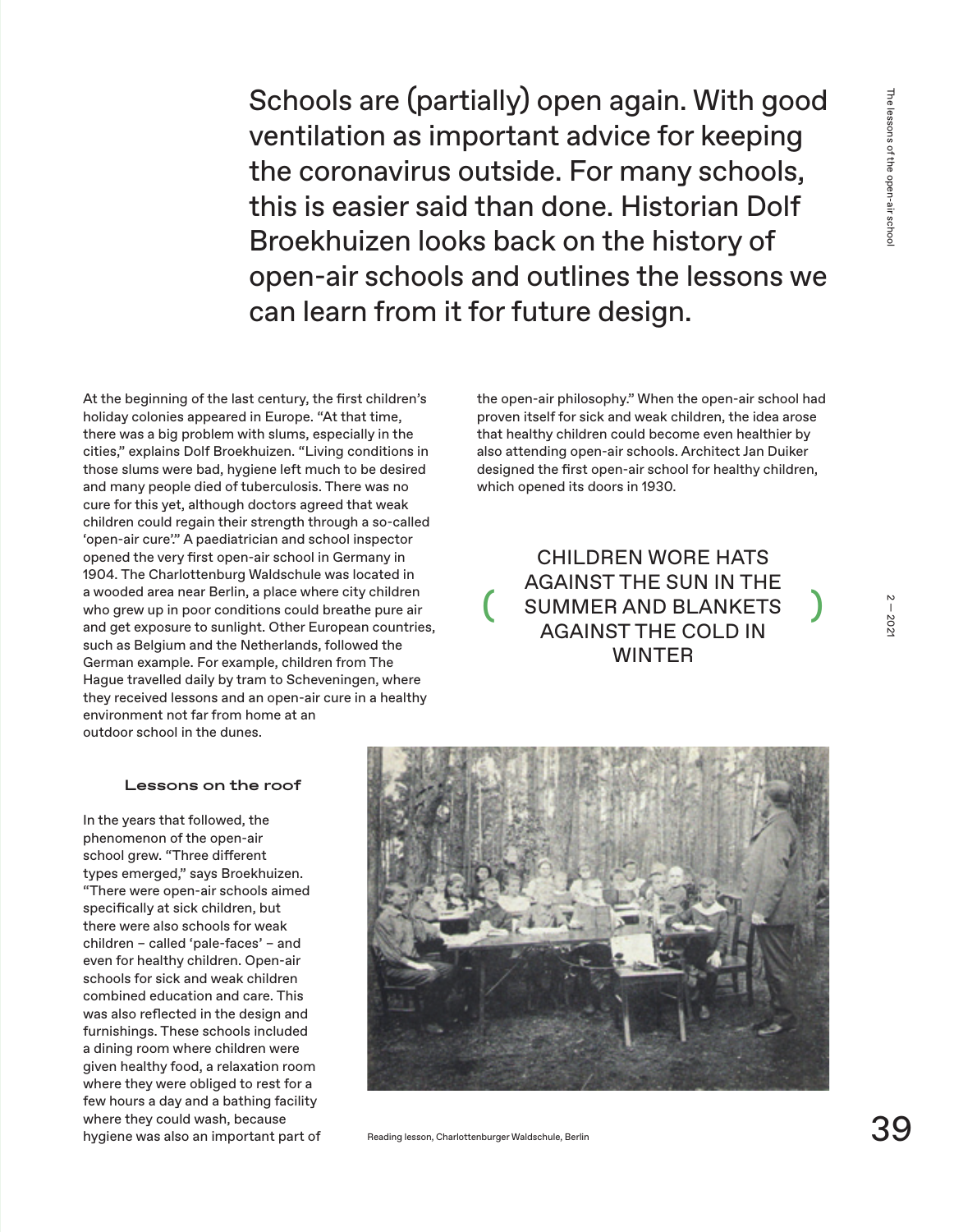

School benches at the rear of a public open-air school, Amsterdam, image: Stadsarchief Amsterdam

ventilated on both sides so that pupils had as much exposure to fresh air and sun as possible during the day."

The end of this trend was heralded in the 1970s by the energy crisis. The large windows that typified the open-air and light-and-air schools meant that heating costs were too high. The priority shifted from health to saving money. School buildings designed at this time were characterised by small windows to keep heating costs down. In the years that followed, cost savings often played an important role in the construction of new school buildings. The positive effect of ventilation on the performance and health of pupils and teachers seemed to have been relegated to the background for years, but since the coronavirus crisis there has been renewed interest in ventilating classrooms properly.

# **High ceiling as air buffer**

"The design of this Amsterdam school was aimed at providing children with healthy outdoor air in all weathers," says Broekhuizen. "The building had windows, which could be opened or closed depending on the direction of the wind and rain, there were balconies with canopies and even classrooms on the roof. Children who were taught here wore hats and glasses against the sun in summer and blankets and woollen hoods against the wind and cold in winter. Thanks to the panel heating system in the ceiling, the classrooms were evenly heated inside. This allowed the windows to remain open even when it was cold outside."

( IF YOU DON'T OPERATE A GOOD VENTILATION SYSTEM PROPERLY, IT'S OF NO USE

)

# **Saving money over health**

After the Second World War, prosperity levels in Europe increased. Slums started to be cleared, and antibiotics were developed that cured tuberculosis. The need to send children from slums to a holiday colony or openair school disappeared, but the buildings remained in use. Broekhuizen: "The type of children who attended these schools changed. Now children with asthma or other health problems such as 'nervosity' were sent to these schools to recuperate. The 1950s also saw the emergence of light-and-air schools, which were

After years of shutting windows and doors, Broekhuizen believes it is time for an awareness campaign on ventilation. "A school can have a good ventilation system, but if the teacher doesn't operate it properly, it's of no use. It's therefore important that schools identify ways to allow fresh air to flow through the buildings. This can be done by opening internal and external doors and windows, but also by moving the teaching itself outside. If you're stuck with your building, you have to make do with the resources you have." What Broekhuizen laments is the lack of space that many schools have nowadays. Many extras offered by open-air schools have been cut, to the detriment of air quality. "I'm in favour of more spacious schools, with



Pupils in the class of Buitenschool Appelbergen, Glimmen, 1960, image: Fotobedrijf Piet Boonstra, Groninger Archieven